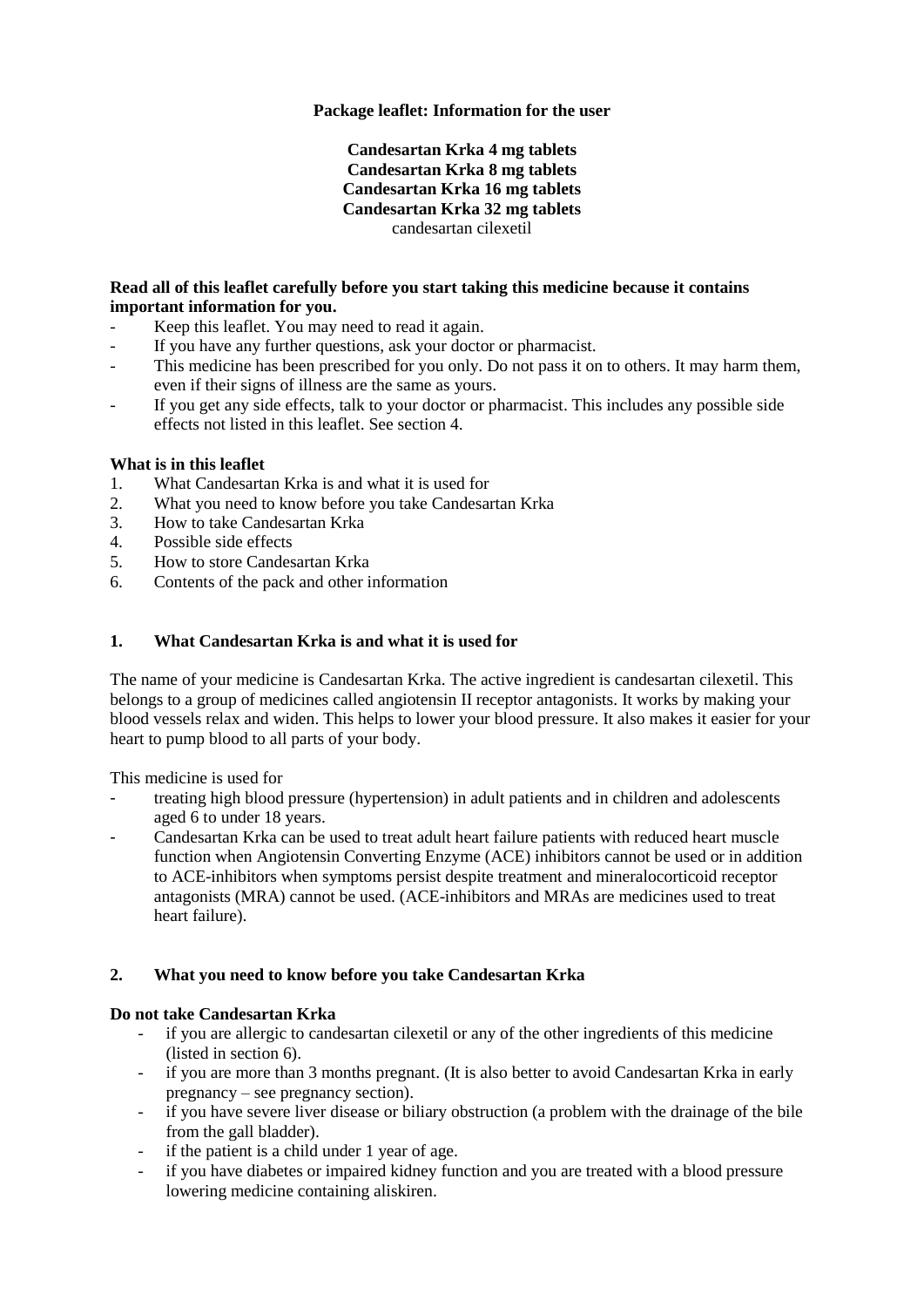If you are not sure if any of these apply to you, talk to your doctor or pharmacist before taking Candesartan Krka.

### **Warnings and precautions**

Talk to your doctor or pharmacist before taking Candesartan Krka.

- if you have heart, liver or kidney problems, or are on dialysis,
- if you have recently had a kidney transplant,
- if you are vomiting, have recently had severe vomiting or have diarrhoea,
- if you have a disease of the adrenal gland called Conn's syndrome (also called primary hyperaldosteronism),
- if you have low blood pressure,
- if you have ever had a stroke,
- you must tell your doctor if you think that you are (or might become) pregnant. Candesartan Krka is not recommended in early pregnancy and must not be taken if you are more than 3 months pregnant, as it may cause serious harm to your baby if used at that stage (see pregnancy section).
- if you are taking any of the following medicines used to treat high blood pressure:
	- an ACE-inhibitor (for example enalapril, lisinopril, ramipril), in particular if you have diabetes-related kidney problems.
	- aliskiren.
- if you are taking an ACE-inhibitor together with a medicine which belongs to the class of medicines known as mineralocorticoid receptors antagonists (MRA). These medicines are for the treatment of heart failure (see "Other medicines and Candesartan Krka").

Your doctor may check your kidney function, blood pressure and the amount of electrolytes (e.g. potassium) in your blood at regular intervals.

See also information under the heading "Do not take Candesartan Krka".

Your doctor may want to see you more often and do some tests if you have any of these conditions.

If you are going to have an operation, tell your doctor or dentist that you are taking Candesartan Krka. This is because Candesartan Krka, when combined with some anaesthetics, may cause a drop in blood pressure.

### **Children and adolescents**

Candesartan Krka has been studied in children. For more information, talk to your doctor. Candesartan Krka must not be given to children under 1 year of age due to the potential risk to the developing kidneys.

### **Other medicines and Candesartan Krka**

Tell your doctor or pharmacist if you are taking, have recently taken or might take any other medicines.

Candesartan Krka can affect the way some other medicines work and some medicines can have an effect on Candesartan Krka. If you are using certain medicines, your doctor may need to do blood tests from time to time.

In particular, tell your doctor if you are using any of the following medicines:

- Other medicines to help lower your blood pressure, including beta-blockers, diazoxide and ACE inhibitors such as enalapril, captopril, lisinopril or ramipril.
- Non-steroidal anti-inflammatory drugs (NSAIDs) such as ibuprofen, naproxen or diclofenac, celecoxib or etoricoxib (medicines to relieve pain and inflammation).
- Acetylsalicylic acid (if you are taking more than 3 g each day) (medicine to relieve pain and inflammation).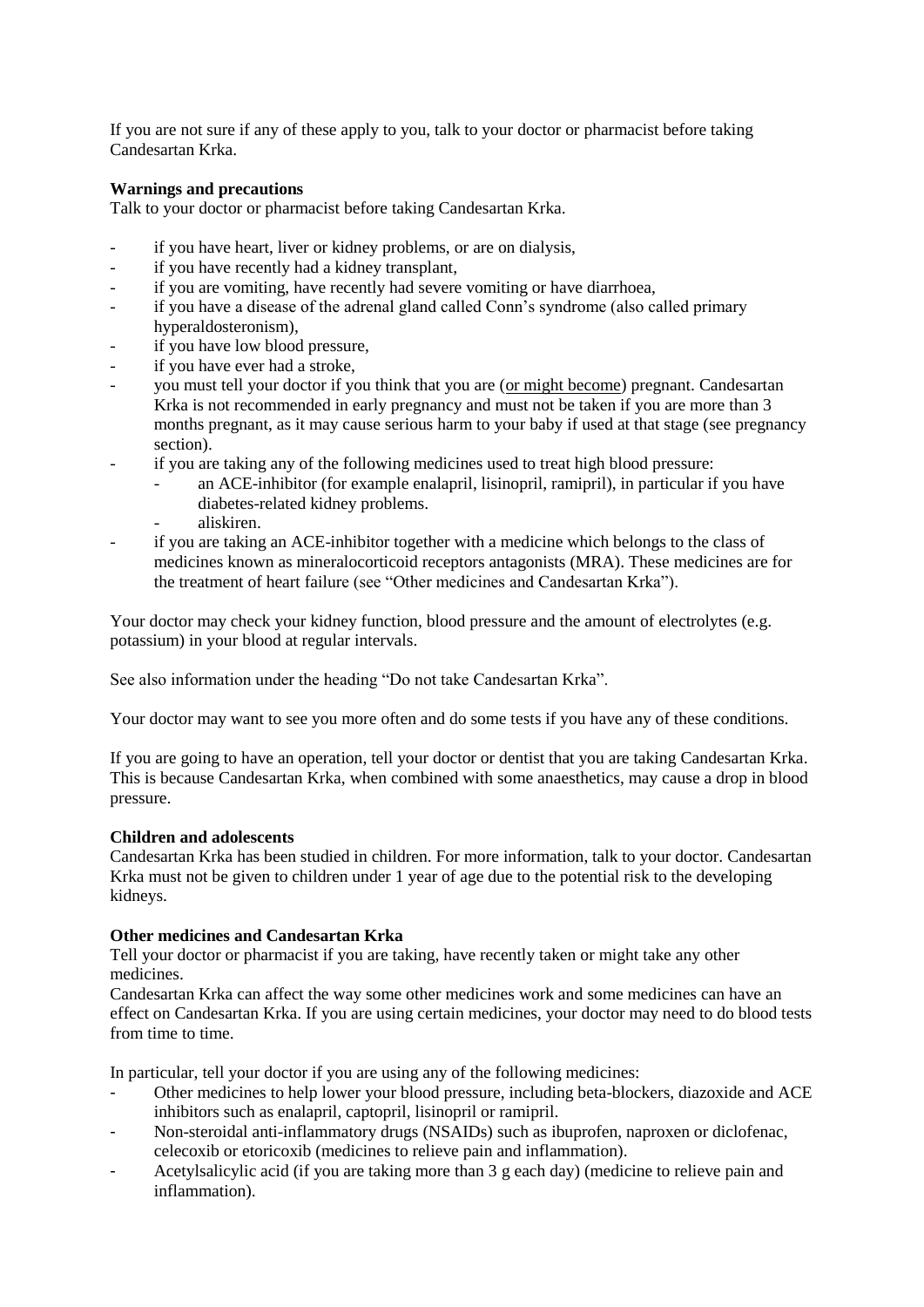- Potassium supplements or salt substitutes containing potassium (medicines that increase the amount of potassium in your blood).
- Heparin (a medicine for thinning the blood).
- Water tablets (diuretics).
- Lithium (a medicine for mental health problems).

Your doctor may need to change your dose and/or to take other precautions:

- If you are taking an ACE-inhibitor or aliskiren (see also information under the headings "Do not take Candesartan Krka " and "Warnings and precautions")
- If you are being treated with an ACE-inhibitor together with certain other medicines to treat your heart failure, which are known as mineralocorticoid receptors antagonists (MRA) (for example spironolactone, eplerenone).

# **Candesartan Krka with food and drink and alcohol**

Candesartan Krka can be taken with or without food.

When you are prescribed Candesartan Krka, discuss with your doctor before drinking alcohol. Alcohol may make you feel faint or dizzy.

### **Pregnancy and breast-feeding**

If you are pregnant or breast-feeding, think you may be pregnant or are planning to have a baby, ask your doctor or pharmacist for advice before taking this medicine.

#### Pregnancy

You must tell your doctor if you think you are (or might become) pregnant. Your doctor will normally advise you to stop taking Candesartan Krka before you become pregnant or as soon as you know you are pregnant and will advise you to take other medicines instead of Candesartan Krka. Candesartan Krka is not recommended in early pregnancy and must not be taken when more than 3 months pregnant, as it may cause serious harm to your baby if used after the third month of pregnancy.

### Breast-feeding

Tell your doctor if you are breast-feeding or about to start breast-feeding. Candesartan Krka is not recommended for mothers who are breast-feeding, and your doctor may choose another treatment for you if you wish to breast-feed, especially if your baby is newborn or was born prematurely.

### **Driving and using machines**

Some people may feel tired or dizzy when taking Candesartan Krka. If this happens to you, do not drive or use any tools or machines.

### **Candesartan Krka contains lactose and sodium**

If you have been told by your doctor that you have an intolerance to some sugars, contact your doctor before taking this product.

This medicine contains less than 1 mmol sodium (23 mg) per tablet, that is to say essentially "sodiumfree".

### **3. How to take Candesartan Krka**

Always take this medicine exactly as your doctor or pharmacist has told you. Check with your doctor or pharmacist if you are not sure. It is important to keep taking Candesartan Krka every day.

You can take Candesartan Krka with or without food.

Swallow the tablet with a drink of water.

Try to take the tablet at the same time each day. This will help you to remember to take it.

### **High blood pressure**

The recommended dose of Candesartan Krka is 8 mg once a day. Your doctor may increase this dose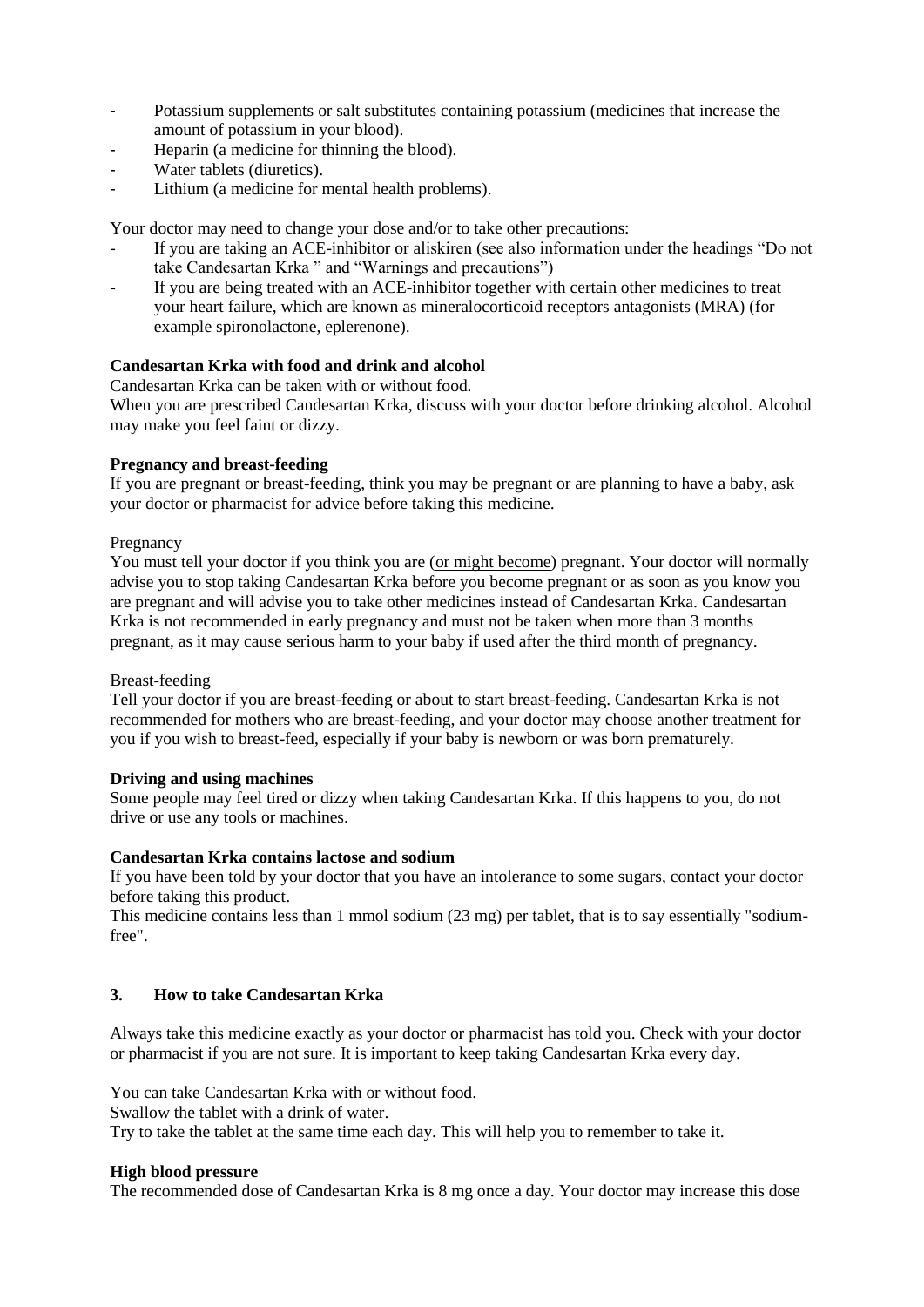to 16 mg once a day and further up to 32 mg once a day depending on blood pressure response. In some patients such as those with liver problems, kidney problems or those who recently have lost body fluids, e.g., through vomiting or diarrhoea or by using water tablets, the doctor may prescribe a lower starting dose.

Some black patients may have a reduced response to this type of medicine, when given as the only treatment, and these patients may need a higher dose.

### **Use in children and adolescents with high blood pressure**

Children 6 to <18 years of age:

The recommended starting dose is 4 mg once daily.

For patients weighing < 50 kg: In some patients whose blood pressure is not adequately controlled, your doctor may decide the dose needs to be increased to a maximum of 8 mg once daily.

For patients weighing  $\geq 50$  kg: In some patients whose blood pressure is not adequately controlled, your doctor may decide the dose needs to be increased to 8 mg once daily and to 16 mg once daily.

# **Heart failure in adults**

The recommended starting dose of Candesartan Krka is 4 mg once a day. Your doctor may increase your dose by doubling the dose at intervals of at least 2 weeks up to 32 mg once a day. Candesartan Krka can be taken together with other medicines for heart failure and your doctor will decide which treatment is suitable for you.

### **If you take more Candesartan Krka than you should**

If you take more Candesartan Krka than prescribed by your doctor, contact a doctor or a pharmacist immediately for advice.

# **If you forget to take Candesartan Krka**

Do not take a double dose to make up for a forgotten dose. Just take the next dose as normal.

### **If you stop taking Candesartan Krka**

If you stop taking Candesartan Krka your blood pressure may increase again. Therefore do not stop taking Candesartan Krka without first talking to your doctor.

If you have any further questions on the use of this medicine, ask your doctor or pharmacist.

### **4. Possible side effects**

Like all medicines, this medicine can cause side effects, although not everybody gets them. It is important that you are aware of what these side effects may be.

### **Stop taking Candesartan Krka and seek medical help immediately if you have any of the following allergic reactions:**

- difficulties in breathing, with or without swelling of the face, lips, tongue and/or throat,
- swelling of the face, lips, tongue and/or throat, which may cause difficulties in swallowing,
- severe itching of the skin (with raised lumps).

Candesartan Krka may cause a reduction in number of white blood cells. Your resistance to infection may be decreased and you may notice tiredness, an infection or a fever. If this happens contact your doctor. Your doctor may occasionally do blood tests to check whether Candesartan Krka has had any effect on your blood (agranulocytosis).

Other possible side effects include:

# **Common** *(affects 1 to 10 users in 100)*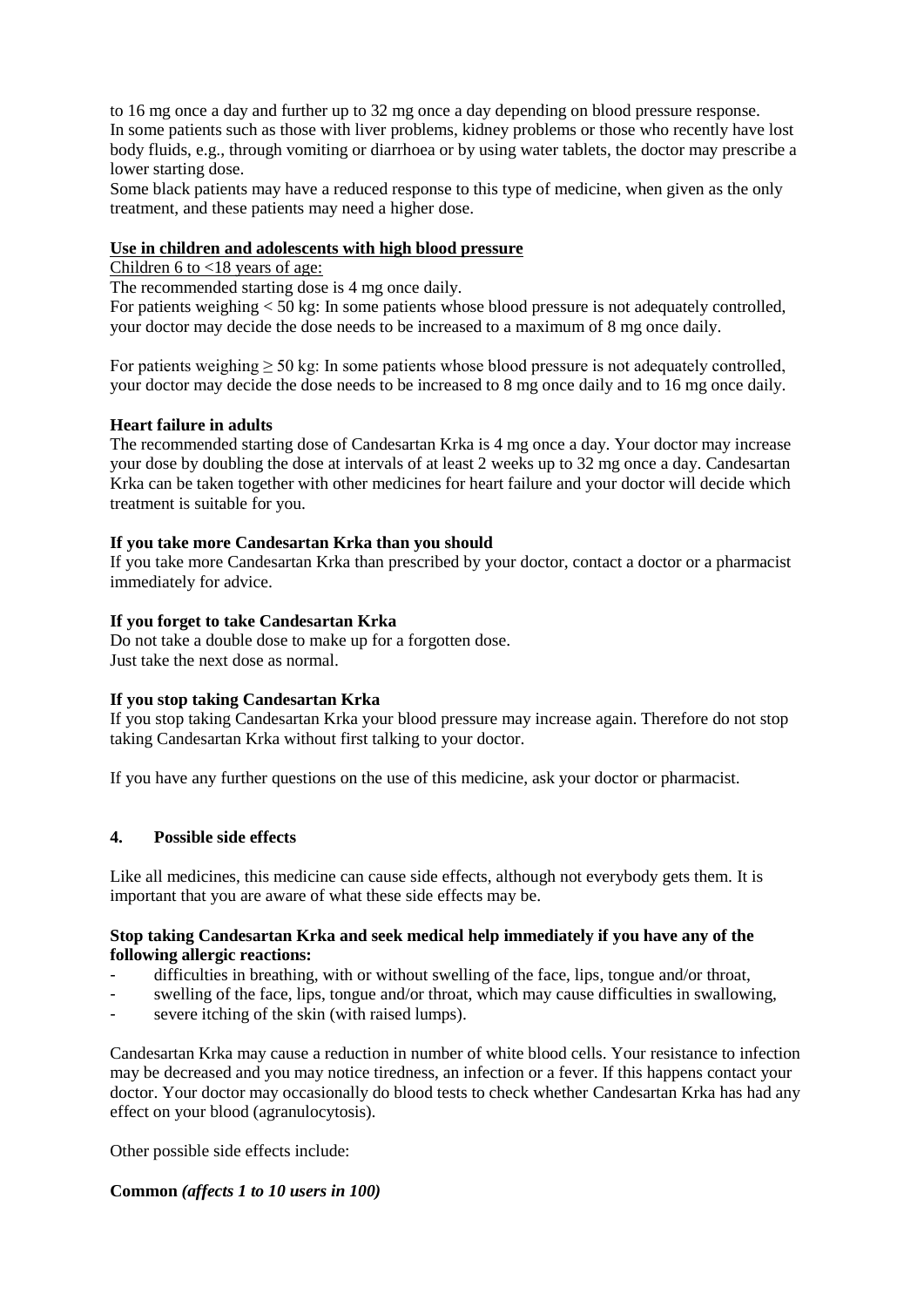- Feeling dizzy/spinning sensation.
- Headache.
- Respiratory infection.
- Low blood pressure. This may make you feel faint or dizzy.
- Changes in blood test results: an increased amount of potassium in your blood, especially if you already have kidney problems or heart failure. If this is severe you may notice tiredness, weakness, irregular heart beat or pins and needles.
- Effects on how your kidneys work, especially if you already have kidney problems or heart failure. In very rare cases, kidney failure may occur.

### **Very rare** *(affects less than 1 user in 10,000)*

- Swelling of the face, lips, tongue and/or throat.
- A reduction in your red or white blood cells. You may notice tiredness, an infection or a fever.
- Skin rash, lumpy rash (hives).
- Itching.
- Back pain, pain in joints and muscles.
- Changes in how your liver is working, including inflammation of the liver (hepatitis). You may notice tiredness, yellowing of your skin and the whites of your eyes and flu like symptoms.
- Cough.
- Nausea.
- Changes in blood test results: a reduced amount of sodium in your blood. If this is severe then you may notice weakness, lack of energy, or muscle cramps.

### **Not known (frequency cannot be estimated from the available data):**

**-** Diarrhoea.

In children treated for high blood pressure, side effects appear to be similar to those seen in adults, but they happen more often. Sore throat is a very common side effect in children but not reported in adults and runny nose, fever and increased heart rate are common in children but not reported in adults.

### **Reporting of side effects**

If you get any side effects, talk to your doctor or pharmacist. This includes any possible side effects not listed in this leaflet. You can also report side effects directly via: HPRA Pharmacovigilance Website[: www.hpra.ie](http://www.hpra.ie/)

By reporting side effects you can help provide more information on the safety of this medicine.

### **5. How to store Candesartan Krka**

Keep this medicine out of the sight and reach of children.

Do not use this medicine after the expiry date which is stated on the packaging after EXP. The expiry date refers to the last day of that month.

Do not store above 30°C.

Do not throw away any medicines via wastewater or household waste. Ask your pharmacist how to throw away medicines you no longer use. These measures will help protect the environment.

### **6. Contents of the pack and other information**